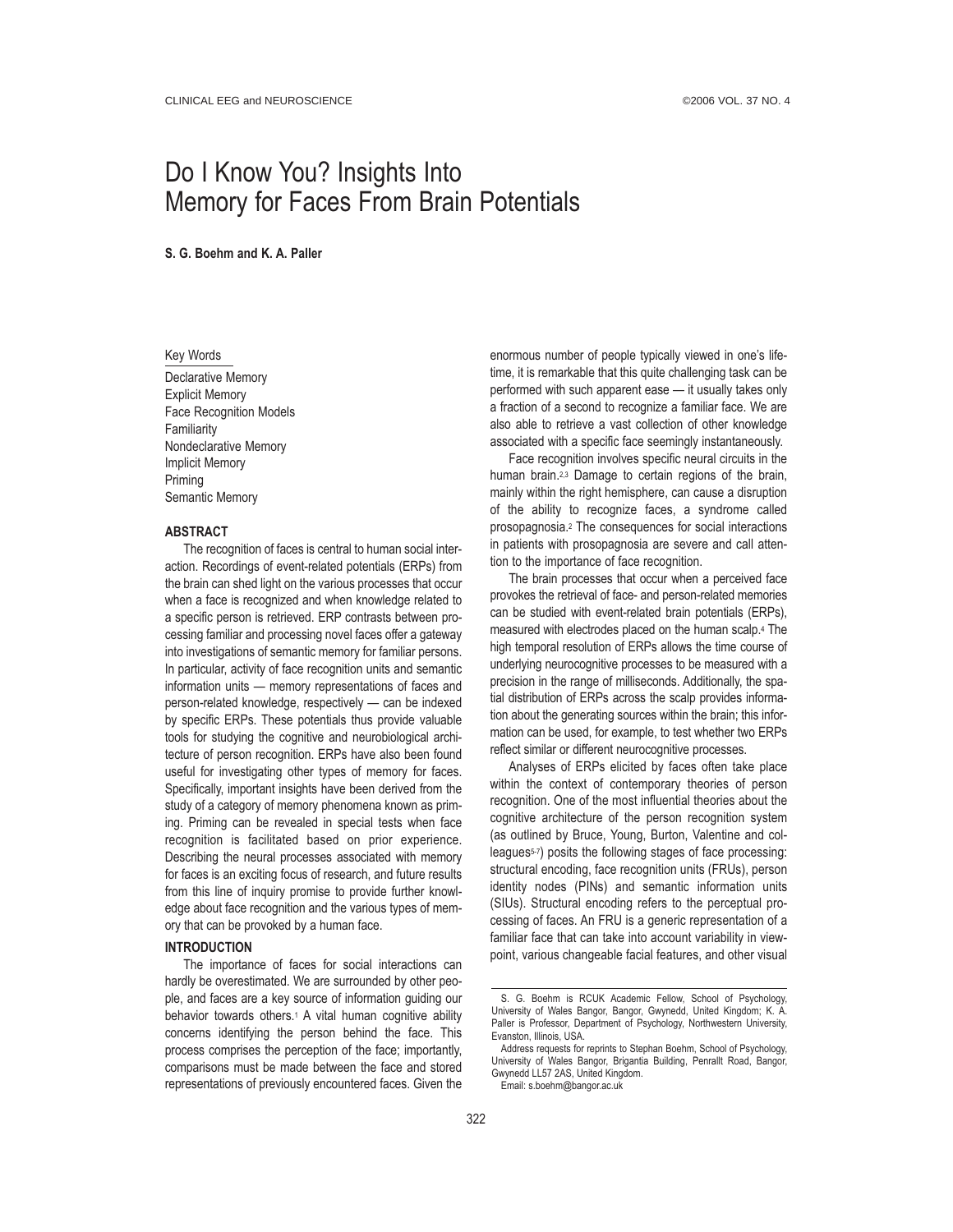variability in how the face appears in any particular image. When a familiar face is seen and the FRU of that face is activated, this will usually be followed by access to the corresponding PIN. A PIN is a multimodal representation that can also be accessed via the name of a familiar person or other meaningful cues. Successfully identifying a person is usually interpreted as an indication of sufficient PIN activation. When a person is identified, biographical knowledge about the person, for example the name or the occupation, may also be retrieved. This retrieval is thought to entail activation of SIUs. Theories on person recognition also take into account specific input routes for the variety of ways by which a person can be recognized. As simple as these schemes seem at first glance, they accord well with a vast body of evidence in cognitive psychology, cognitive neuroscience, and neuropsychology. Person recognition models of this sort explain findings concisely and elegantly, and research in this context continues to stimulate the scientific endeavor by generating new and interesting hypotheses.

In this article, we will selectively review research conducted in order to describe memory processes that occur in response to human faces (for general reviews on memory-related ERPs, see<sup>8-14</sup>). This review will focus on three questions. Firstly, do specific ERPs discriminate between processing specific for familiar versus newly encountered faces? Secondly, can the activity of memory representations associated with faces (FRUs, SIUs) be monitored with ERPs? Thirdly, can qualitatively different types of memory for faces (i.e., declarative and nondeclarative memory) be dissociated with ERPs?

# **Semantic familiarity — ERPs differentiate neural processing specific for known faces**

Neurocognitive processes engaged when a familiar face is encountered and recognized can be studied by comparing ERPs to familiar faces with ERPs to unfamiliar faces. Usually famous faces are used. Because these faces have often been extensively encountered before, each face is linked to a previously stored facial representation in semantic memory, an FRU. Additional conceptual knowledge about the specific persons in question will likely also be available (e.g., information regarding names, occupations, etc.). Semantic memory is generally taken to comprise factual knowledge about the world, which can be either multimodal like biographical knowledge, or specific to modalities or domains like the visual knowledge of a known face. A hallmark of semantic memory that dissociates it from episodic memory is that semantic memory does not make any reference to the moment and circumstances — the spatiotemporal context — of knowledge acquisition.15 Differences found between ERPs to familiar faces and ERPs to unfamiliar faces can thus reflect processes related to the successful retrieval of semantic memories for familiar faces. In practice, valuable information can thereby be gained concerning the organization of neural networks of person-specific knowledge and the time course of processing within these networks.\*

A common finding is that by 400 ms after face onset, and sometimes as early as 250 ms, ERPs to familiar faces are more negative than ERPs to unfamiliar faces. This negativity generally exhibits a widespread distribution over the scalp, usually most pronounced at centro-parietal positions. This negative ERP difference relating to the retrieval of information associated with familiar faces has been called N400f or face-N400.16-18 The N400f has been found to be expressed independent of whether or not the familiarity of faces was relevant for the task at hand, or whether or not the recognition of faces and retrieval of conceptual knowledge associated with the person behind the face was required.17,18 In other words, N400f can be expressed incidentally in response to familiar faces. This conclusion must be qualified, however, due to the finding that when attention was diverted to a letter string presented simultaneously and overlapping the face, no N400f was found.17 Probably, certain attentional resources must be allocated to face processing. N400f potentials also appear to be reduced for repeated presentations of faces.17 Most interestingly, N400f was absent in a case study of a prosopagnostic patient, strengthening the interpretation that N400f is associated with semantic-memory processes for faces.17 This interpretation finds further support in the demonstration that face inversion, which disrupts face processing and recognition, abolishes N400f.17

Another difference between ERPs to familiar and unfamiliar faces, the so-called P600f.<sup>17</sup> has been recorded around 600 ms after face onset, after the disappearance of N400f.16-18 Similar to N400f, this positivity has been found to show a widespread distribution over the scalp with a centroparietal maximum. P600f also shares several other properties with N400f. For example, P600f has been demonstrated when face familiarity was task irrelevant and access to conceptual knowledge associated with the specific person in question was not required.17,18 P600f has been found to be reduced by face repetition, absent for inverted faces, and also absent in a case study of a prosopagnostic patient.16,17 On the other hand, there is a remarkable func-

<sup>\*</sup>As a general caveat it needs to be kept in mind that a face seen before can provoke several types of memory, including semantic memory, episodic memory, and priming (see the following sections of this article for more details). Controlling for these distinct types of memory in an experimental task can be rather challenging, as has been the dissociation of ERPs associated with distinct types of memory. Moreover, the creation of semantic memory representations of a particular face arguably begins with its first presentation, so that the contrast between familiar and new faces theoretically could also reflect memory encoding.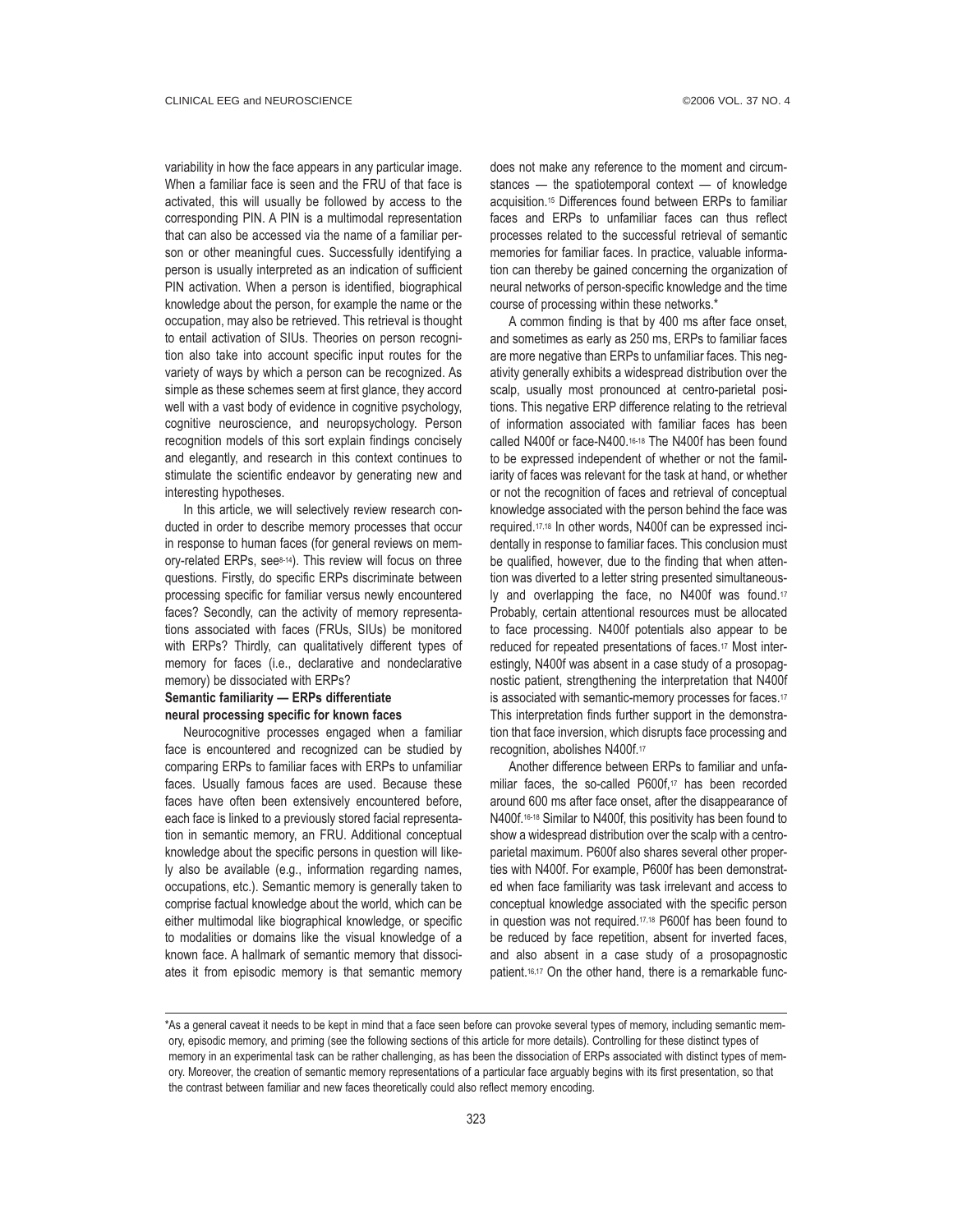tional difference between P600f and N400f. P600f has been found under the condition of diverted attention to overlapping letter strings presented simultaneously, a condition when N400f was absent.<sup>17</sup> In general, these findings parallel results obtained for the N400f and suggest a close link between P600f and semantic-memory processes for a face, either related to the facial representation or multimodal conceptual knowledge about the depicted person. Moreover, following the latter finding it could be argued that P600f may be generated automatically as long as conditions allow for face recognition to occur. Therefore, it is likely that P600f relates to semantic-memory processes for faces that are different from those that are indicated by N400f.\*\*

In general, contrasts between ERPs to familiar (typically famous) faces and ERPs to unfamiliar faces provide promising means to study face recognition and processing of face-associated conceptual knowledge. Despite the characterization of N400f and P600f ERPs in this context, it remains an important topic for future investigation to further elucidate the aspects of semantic memory for faces indicated by these ERPs, and to specify how these ERPs relate to specific stages within face recognition models.5-7 This knowledge should provide valuable information about the time course of processing of semantic memory for faces, and conceivably will support the application of ERP methods in the study of processing deficits pertaining to faces (e.g., perhaps in congenital prosopagnosia). **Activity of memory representations of familiar persons can be traced with ERPs — the early repetition effect/N250r and the late repetition effect/N400**

Recent studies have demonstrated that processing stages within models of person recognition can be measured with specific ERPs (for a review, see<sup>19</sup>). Here, we focus on two prominent ERPs. Processing at the level of FRUs can be studied with the so-called early repetition effect or N250r, and processing at the level of SIUs with the socalled late repetition effect or N400. It is important to note that these ERP effects don't measure processing at these stages directly, but rather, they measure changes when such processing is repeated. These effects are revealed when ERPs to repeated (usually famous) faces are compared with ERPs to these faces presented for the first time.

With an average reference, the N250r\*\*\* consists of a positive-going amplitude modulation at frontal electrode sites and a negative-going modulation at temporal sites, which starts around 250 ms after face onset, peaks at about 300 ms and lasts for at least 100 ms.20-24 The rationale behind linking the N250r to activity at the level of FRUs turns on at least two findings. Firstly, for unfamiliar faces, which do not have FRUs, the N250r is much smaller (perhaps reflecting a temporary FRU-like representation) or even absent.22,23 Secondly, representations similar to FRUs exist in other visual domains, for example for words or common objects. Accordingly, when the N250r is measured in those domains, the resulting scalp topographies of the N250r have been found to be different.21,22,25,26 Such differences are usually considered to indicate the involvement of different neurocognitive processes and one can thus infer the domain-specificity of the underlying representations. Therefore, N250r can be used to study processing at the level of FRUs, and it is also a promising tool to investigate the neural and cognitive organization of representations in semantic memory. Recently, N250r evidence prompted the hypothesis that FRUs are localized in the fusiform gyrus,<sup>24</sup> a specific region within a larger, distributed network implicated in face recognition by a variety of other measures.2,3,27

The N250r only survives a few intervening faces and has not been found after longer lags in the time range of several minutes.28 Notably, the N250r is reduced, but not abolished when face repetitions involve different images of the same face.<sup>24</sup> This finding highlights a very interesting aspect of the N250r. FRUs are considered to be generic representations of familiar faces; they do not depend on one specific facial image. Therefore, any effect directly related to the activity of FRUs should not vary when different images are used for initial and repeated face presentations, as long as the faces can be identified clearly from the images. The sensitivity of the N250r to image changes hence was taken to indicate that this effect likely reflects facilitated access to FRUs when faces were seen repeatedly.24

Usually, the N250r is followed by the N400 (also called late repetition effect). The relationship between this ERP modulation and N400 potentials intensively studied with

<sup>\*\*</sup>Another study also contrasted ERPs to familiar faces with ERPs to unfamiliar faces and found support for the notion that, by doing so, semantic-memory processes for faces can be studied.51 ERP differences of solely positive polarity were found that appeared to be present independent of task requirements (e.g., whether or not familiarity of faces was task relevant), as was the case for N400f and P600f. Interestingly, these authors suggested the separation into an early positive effect between 200 and 300 ms and a later positive effect between 300 and 450 ms. A similar polarity reversal in the N400f-time range was also observed in another study that contrasted genuinely novel faces with unfamiliar faces seen briefly once before.55 Notably, the ERPs were referenced to mastoid electrodes in the two latter studies, whereas the studies reviewed above employed a nose reference. It is presently unclear whether factors beyond the location of the reference site might explain the differences between ERP findings from these studies.

<sup>\*\*\*</sup>The terms "early repetition effect" and "N250r" have both been used to refer to the same ERP repetition effect. To complicate matters even more, neither term seems without difficulties. Repetition effects preceding the early repetition effect have been reported for faces (for example, see20), and the effect extends far beyond 250 ms, often with positive amplitudes at frontal electrodes.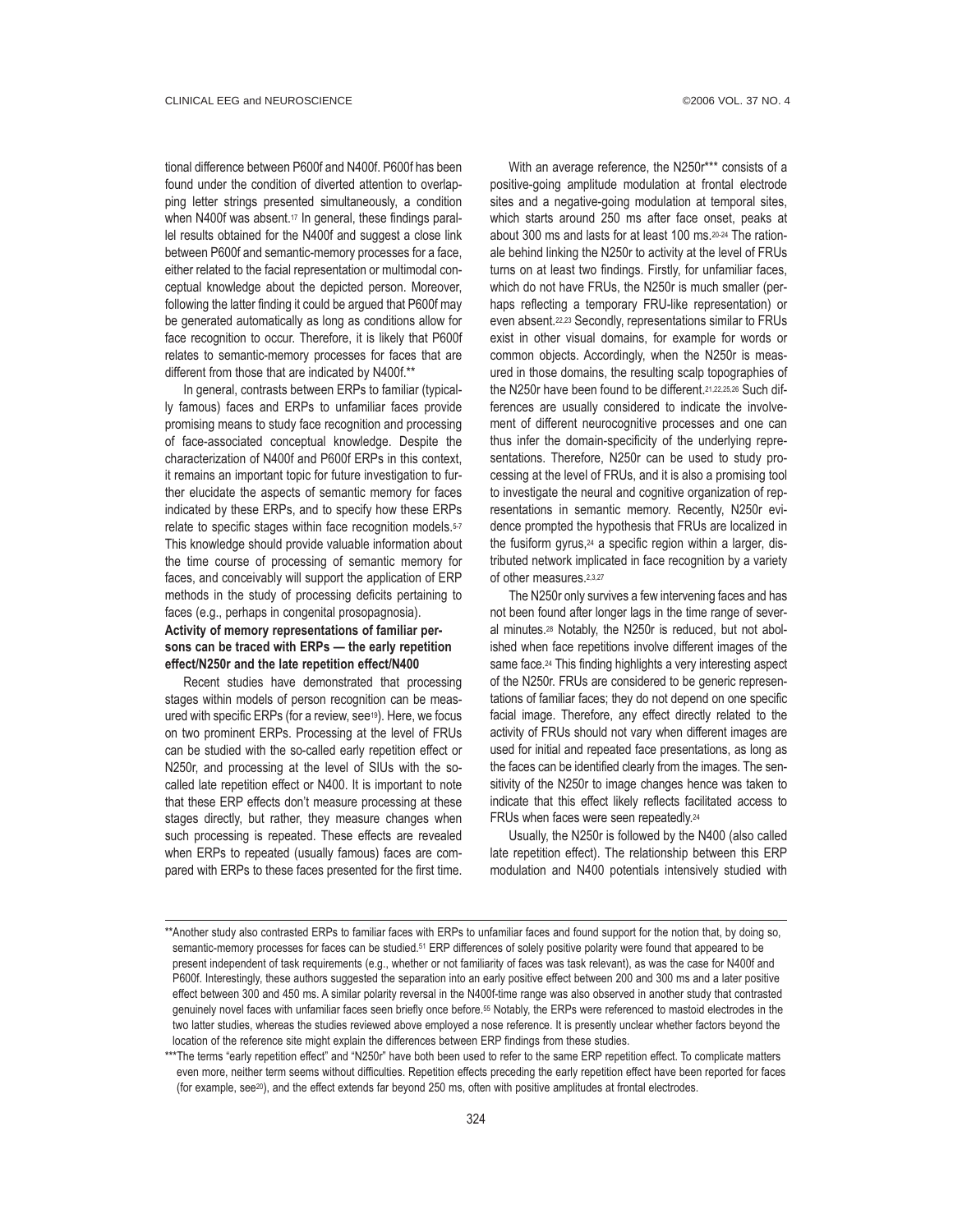

regard to verbal semantic processing is unknown and deserves further study. The same uncertainty holds for the relation of this modulation and an ERP effect found during explicit memory testing and sometimes called FN400-like old/new effect or mid-frontal old/new effect, which has been taken as an indicator of episodic familiarity (for example,29) or of conceptually-driven priming.30

The repetition-related N400 in person recognition consists of a centro-parietal positivity (or reduced centro-parietal negativity) between about 400 and 600 ms.20-24 The N400 differs from the N250r in time course and scalp distribution, as well as in other ways. Whereas the N250r only survives a few intervening faces, the N400 can also be found after longer lags in the time range of several minutes.28 Moreover, comparisons across domains (i.e., faces versus names/words or visual objects) revealed that the scalp topography of N400 is not domain-specific.<sup>21,22,25,28</sup> Notably, the N400 is also elicited when the person seen initially is different from the person seen subsequently; that

#### **Figure 1.**

An electrophysiological analysis of priming and remembering with faces (figure adapted from<sup>42</sup>).

A) In the study phase of this experiment, some faces were shown for 300 ms under full attention whereas others were shown for 105 ms under diverted attention. The brief faces were presented simultaneously with a yellow cross, occurring unpredictably in one of the four quadrants. Both the face and the cross were followed immediately by masking stimuli. For 105-ms faces, the task was to discriminate yellow crosses with a slightly longer vertical element from those with a slightly longer horizontal element. For 300-ms faces, the task was to remember each face. Each face was presented three times in the study phase.

B) In the test phase, the task was to discriminate faces repeated from the study phase from new faces and from famous faces. Variations on this design were used such that implicit memory tests could be run in the test phase as well. Generally, priming was found for studied faces of either type, whereas explicit memory was reliably better than chance for faces studied for 300 ms (i.e., remembered faces), but near chance for faces studied for 105 ms under diverted attention conditions (i.e., primed-but-unremembered faces).

C) ERPs recorded from midline frontal and parietal locations during the test phase for the three critical conditions. An early difference was evident for both types of studied faces (small rectangle in frontal recording), whereas a later difference was evident only for remembered faces (large rectangle in parietal recordings).

D) Difference waves computed for the ERP effect associated with priming and the ERP effect associated with remembering.

E) Topographic maps of the ERP differences associated with priming (left, maximal differences at anterior locations) and the ERP effect associated with remembering (right, maximal differences at posterior locations).

is, the N400 is also invoked when the two persons are associated, for example when the name or an image of Hillary Clinton precedes the presentation of Bill Clinton's face.23,31 All these findings indicate that the N400 in these experiments reflects changes in the processing of semantic knowledge about the depicted person.

These ERP indicators can be employed to study questions about face recognition that are difficult to address by other means. In a recent study, we investigated the recognition of familiar persons who were encountered unexpectedly.20 Our concern was with whether face recognition occurs in a mandatory manner. To this end, ERPs were measured to unexpectedly encountered faces and to faces that participants expected to see. Both the N250r and N400 were present for the two classes of faces, indicating that familiar faces were recognized when encountered unexpectedly. Moreover, the prominent N400 for unexpectedly encountered faces showed that other person-specific knowledge was also retrieved. Though behavioral studies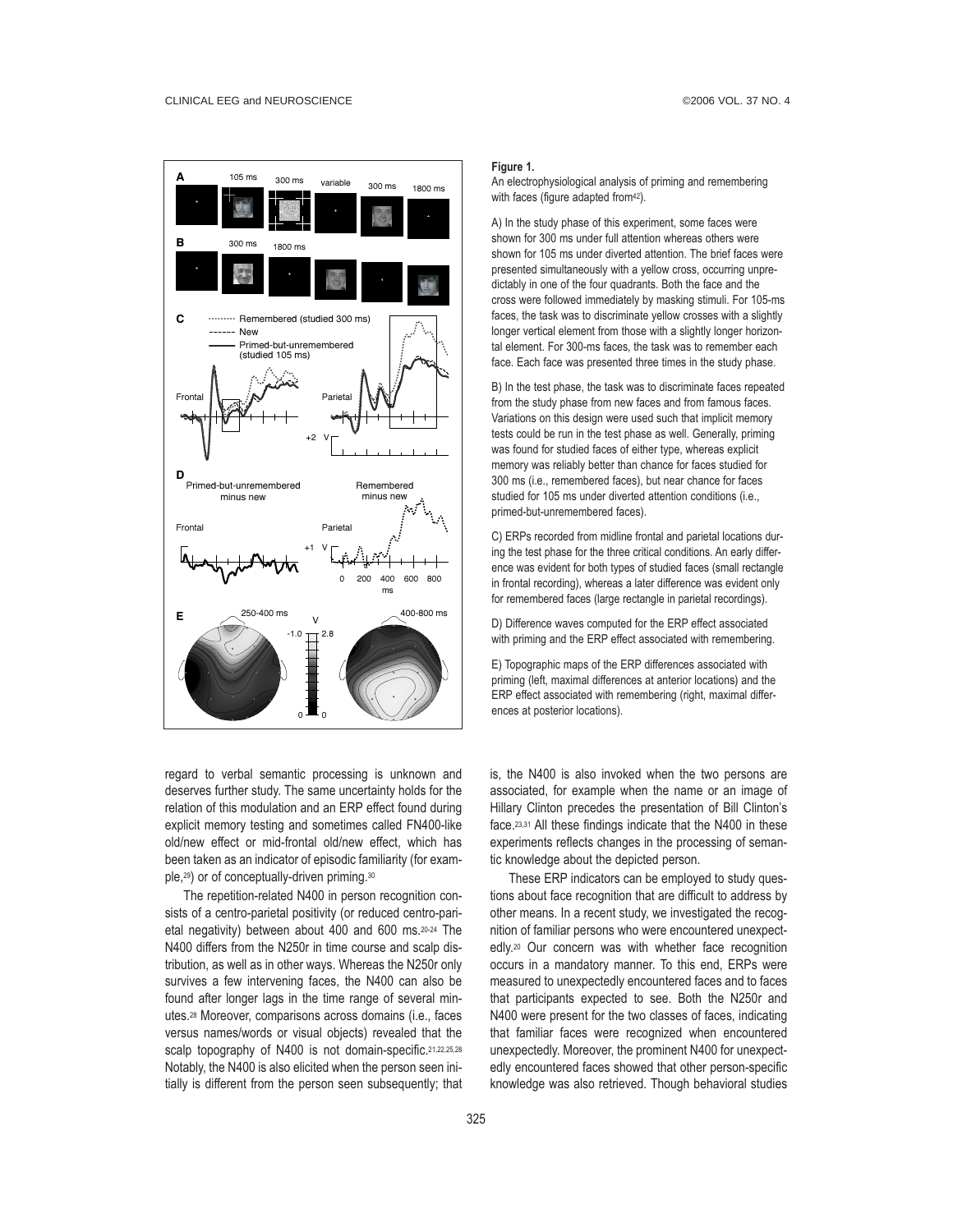have provided some evidence for incidental recognition of faces and incidental access to associated semantic knowledge (for details, see<sup>20</sup>), ERP results from this study yielded extraordinary evidence about face recognition by indicating that the involved brain circuits (as measured by means of scalp topographies of the N250r) and their activation strengths are indistinguishable whether or not the encountered face was expected to be seen. In general, ERP research provides a powerful means to investigate person recognition including the time course of processing, which is not only helpful in elucidating the neural underpinnings of person recognition, but in the future might be proven to be invaluable in elaborating, modifying and extending models of person recognition.

# **Face priming — ERPs associated with nondeclarative memory are distinct from ERPs associated with declarative memory**

Perceiving a face and identifying the corresponding person has very revealing consequences. When the same face is seen subsequently, these processes appear to be facilitated, resulting in faster and more accurate identification.32 For these systematic changes to occur, a single and very brief presentation of a face is sufficient. Remarkably, such changes can nevertheless last for hours or days; priming of verbal material in one instance has been measured for a period as long as a year.33 This priming is a form of nondeclarative (or implicit) memory.34-36 It is important to note that nondeclarative memory comprises a variety of phenomena; here we focus on this specific example of facilitated face perception and identification. In general, however, nondeclarative memory is distinct from declarative (or explicit) memory — which comprises both episodic and semantic memory — in its functional properties and its neural implementation in the brain.37-39 For example, level of processing during encoding<sup>40</sup> modulates declarative memory but has little effect on priming.35,41 In contrast, a modality change between study and test is much more disruptive for priming than declarative memory.34

It is important to note that when stimuli are processed repeatedly, nondeclarative and declarative forms of memory tend to occur together. It is thus difficult to disentangle neural events associated with priming and neural events associated with episodic remembering. One approach to try to surmount this problem is to show participants a series of stimuli and ask them to decide which were encountered for the first time in the experiment and which had been seen earlier within the experiment. Some repeated stimuli may not be remembered as repeated, which usually is considered to reflect the absence of declarative memory for the prior encounter. Priming, a somewhat automatic consequence of the initial encounter, might nonetheless be present for these stimuli.

Resulting differences between ERPs to such stimuli ("misses" in a recognition test) and ERPs to genuinely new stimuli can be interpreted as indicators of nondeclarative memory when other crucial criteria are also satisfied.29 For example, it needs to be shown that facilitated identification occurs when participants identify the stimuli in a priming test (as opposed to judging them as "repeated" or "new" in an explicit memory test). It is also important to demonstrate that the resulting ERP difference does not reflect episodic memory for repeated items that was too weak to result in a correct "repeated" response. This could be achieved by employing conditions that dissociate nondeclarative from declarative memory (e.g., level of processing or modality change). The demonstration that the ERP difference is distinct from known ERPs associated with episodic memory in terms of time course or scalp distribution could also provide supportive evidence. Notably, because trials with incorrect responses are compared to trials with correct responses, the interpretation of this ERP as a correlate of nondeclarative memory is problematic due to the confound with correctness of response. A recent investigation, however, suggests that despite this confound and hence the possible contribution from errorrelated brain activity, valid neural correlates of priming can be obtained in this manner.21

A different approach to this problem was applied in another study. We made use of an experimental condition of repeated faces that participants consistently could not remember having seen before; repeated faces nevertheless were identified faster compared to new faces in a priming test administered to other participants.42 To achieve this behavioral outcome of priming with negligible recognition, pre-experimentally unfamiliar faces were initially presented briefly, followed by a visual mask, and with participants' attention diverted to other visual stimuli. ERPs to those primed-but-unremembered faces differed from ERPs to new unfamiliar faces in a fronto-central negativity between 250 and 400 ms (see Figure 1). This ERP does not resemble ERPs associated with remembering preexperimentally unfamiliar faces as found within the same experiment and in other studies.42-44 In a second experiment in which degraded faces were shown in a priming test, an ERP negativity was again associated with priming, although it showed a different time course and scalp distribution, likely in part due to the poor stimulus quality of degraded faces required in the priming test.42

There is widespread agreement that the type of priming under review here operates within modality- or domainspecific brain networks specialized for perceiving and identifying objects.37,38 Indeed, consider that ERPs associated with priming of reading words tend to be positivities around 400 ms most pronounced at parieto-central or occipital sites,21,29,45-49 whereas ERPs likely associated with face priming are small negativities around 350 ms or 650 ms at frontal, central or parietal electrode sites or fronto-temporal positivities at ~500 ms.21,28,42,50 Yet, there may be cases in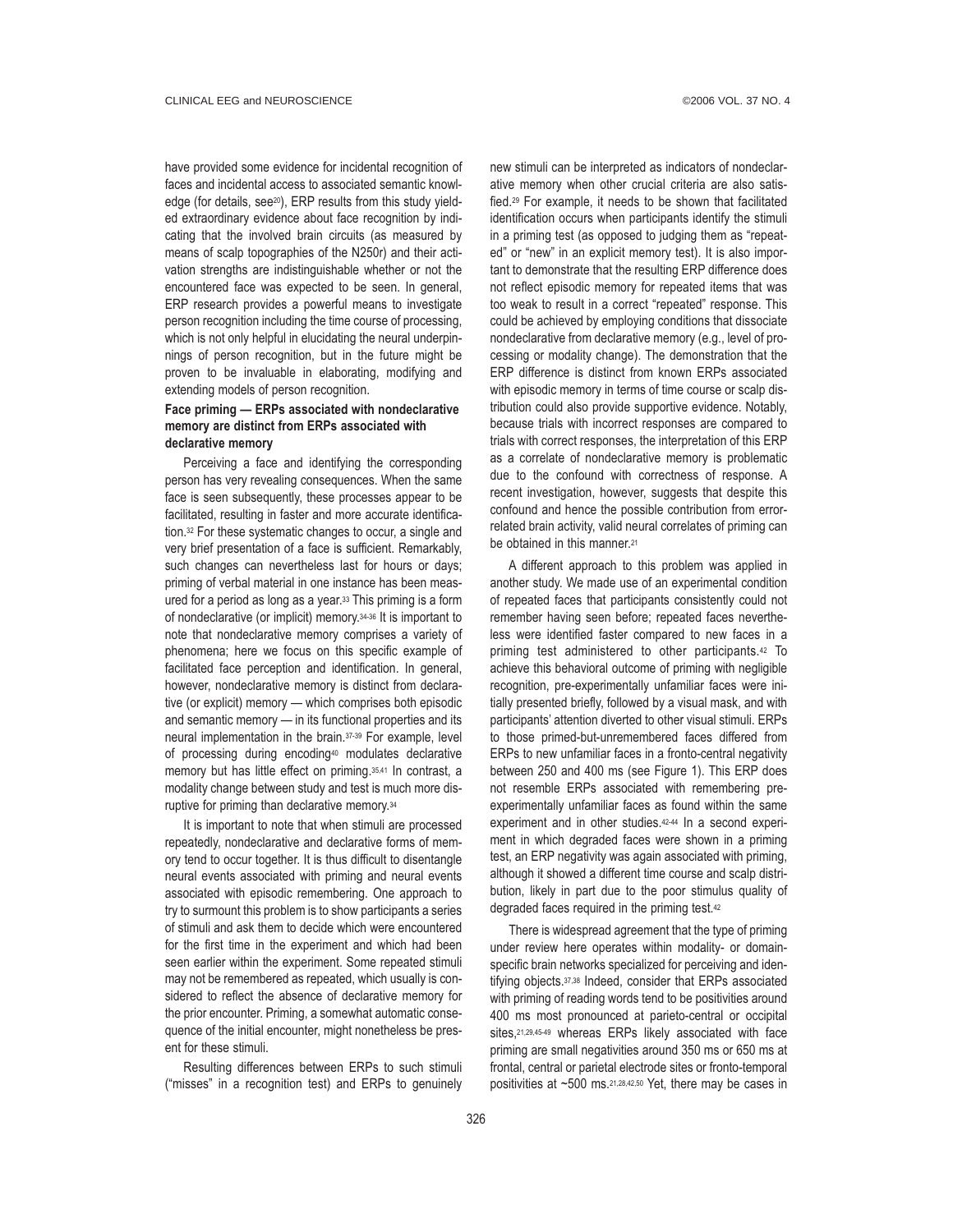which effects are comparable across domains, such as a centro-parietal positivity around 400 ms found with faces51 and with words.29 Future studies will help to address the obvious differences across findings; some potentially important factors include the tasks employed and preexperimental familiarity of faces.

Another important factor is highlighted by our recent behavioral results demonstrating that faster identification of familiar faces comprises two dissociable components, facilitation in perceptual processing (structural encoding) and facilitation in relation to FRUs/PINs, whereas repeated unfamiliar faces only showed perceptual facilitation.<sup>52</sup> Face priming can thus be investigated in light of these multiple components with both familiar and unfamiliar faces. We further investigated the perceptual facilitation by contrasting ERPs to repeated upright faces that were seen initially either upright or inverted, so that perceptual facilitation occurred only in the upright-to-upright condition. A left temporo-parietal positive ERP difference at 200-600 ms between the upright-to-upright and the inverted-to-upright condition implicated perceptual processing in the left hemisphere as a main source of facilitation.<sup>53</sup> These results brought out an intriguing divergence with traditional behavioral studies of face processing. The ERP data demonstrated a surprising left-hemispheric emphasis for perceptual facilitation, which contrasts to the advantage of the right hemisphere commonly observed for performance on tasks of face perception. Moreover, the time course of the positivity demonstrates that relevant perceptual processing extended beyond the time window when structural encoding is usually considered to occur, clearly overlapping in time with subsequent processing stages pertaining to FRUs, PINs, and SIUs as indicated by concurrent N250r and N400. This study therefore exemplifies how investigations of priming can provide valuable insights about both nondeclarative memory and the perception and identification of objects.

#### **CONCLUSION**

Many different electrophysiological phenomena can be demonstrated in association with the visual analysis of facial input, and memory influences on these responses can be observed by contrasting novel faces with faces that are familiar either because they belong to well-known individuals or because of specific personal experiences. Some of these effects reflect retrieval of information pertaining to stored semantic memory for familiar people. Specific ERPs have been associated with the activity of representations for familiar faces and for person-related knowledge. Research using these ERPs contributes to explorations of the cognitive and neural architecture of the person-recognition system. The analysis of priming-related ERPs also offers fruitful perspectives on face perception and face memory.

This review covered a sample of topics pertaining to memory for faces. Interesting research has also probed familiarity and recollection processes engaged in episodic memory for faces (for example, see<sup>54</sup>). In future explorations of relationships among the various ERPs and memory processes, it is crucial to take multiple types of memory into account; memory processes regularly occur together, and it can be a serious challenge to avoid mistaking one memory process for another. A continuing goal is thus to characterize the different neural events engaged in response to a face, with valid distinctions among reflections of semantic memory, episodic memory, multiple types of priming, and various processes that contribute to these memory functions.

Given the multitude of ways in which faces are important in human endeavors,<sup>1</sup> there are many face-processing phenomena remaining to be explored and understood. In the future, the investigation of memory for faces in healthy populations with ERPs will likely expand to many clinical populations to offer fruitful tools for examining disorders of memory and perception (e.g., Alzheimer's disease, age-related memory decline, schizophrenia, congenital prosopagnosia, post-traumatic stress disorder, Capgras syndrome).

#### **REFERENCES**

- 1. Cole J. About Face. Cambridge, MA: MIT Press; 1998.
- 2. De Renzi E. Prosopagnosia. In: Feinberg TE, Farah MJ, (eds). Behavioral Neurology and Neuropsychology. New York: McGraw-Hill; 1997: 245-255.
- 3. McCarthy G. Physiological studies of face processing in humans. In: Gazzaniga MS, (ed). The New Cognitive Neurosciences. Cambridge, MA: The MIT Press; 2000: 393-409.
- 4. Luck SJ. An Introduction in the Event-Related Potential Technique. Cambridge, MA: MIT Press; 2005.
- 5. Bruce V, Young A. Understanding face recognition. Brit J Psychology 1986; 77: 305-327.
- 6. Burton AM. A model of human face recognition. In: Grainger J, Jacobs AM, (eds). Localist Connectionist Approaches to Human Cognition. Mahwah, NJ: Lawrence Erlbaum Associates; 1998: 75-100.
- 7. Valentine T, Brennen T, Bredart S. The Cognitive Psychology of Proper Names: On the Importance of Being Ernest. Florence, KY: Taylor & Francis/Routledge; 1996.
- 8. Friedman D, Johnson R, Jr. Event-related potential (ERP) studies of memory encoding and retrieval: a selective review. Microscopy Res Tech 2000; 51: 6-28.
- 9. Mecklinger A. Interfacing mind and brain: a neurocognitive model of recognition memory. Psychophysiology 2000; 37: 565-582.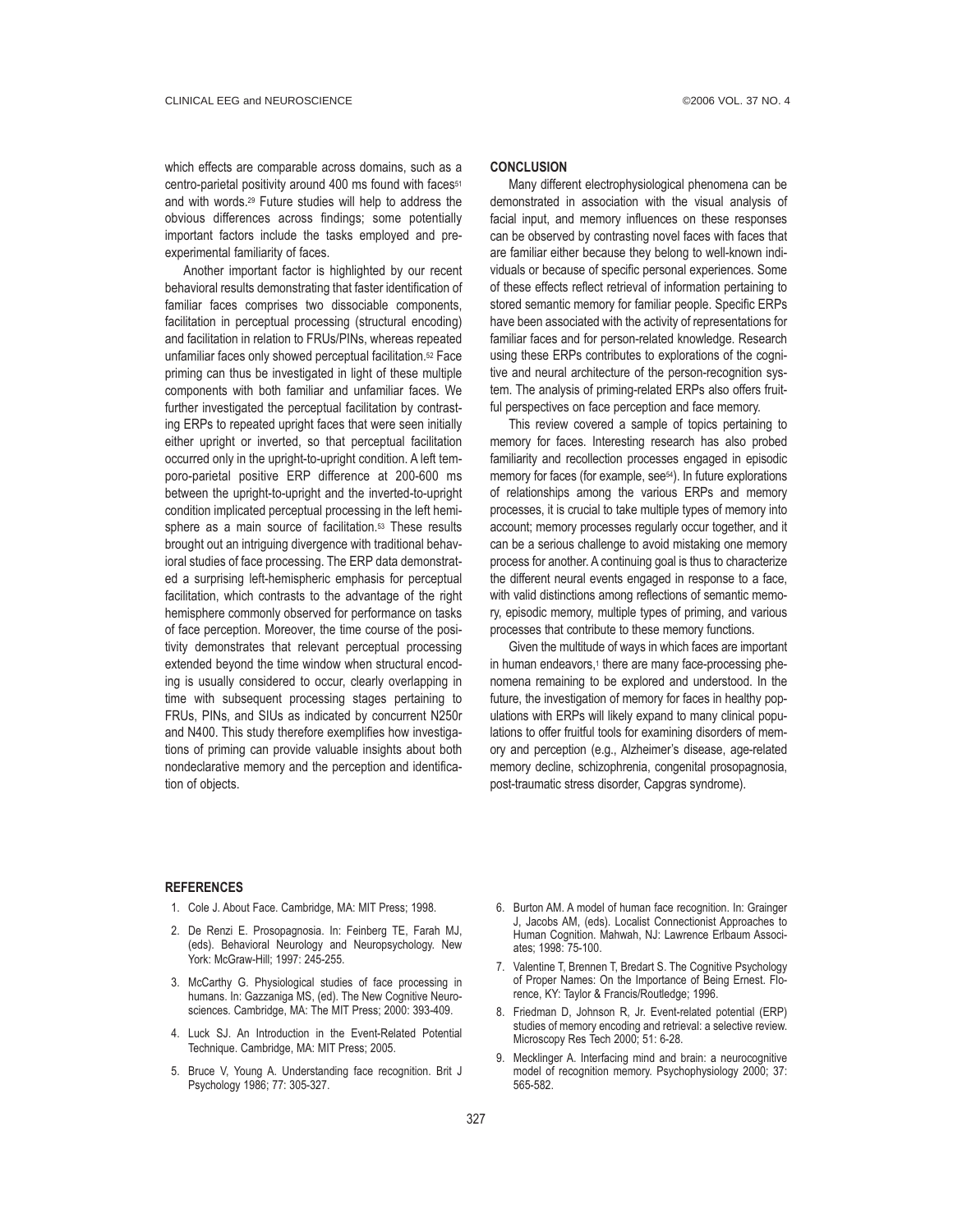- 10. Paller KA. Neural measures of conscious and unconscious memory. Behav Neurol 2000; 12: 127-141.
- 11. Paller KA. Electrical signals of memory and of the awareness of remembering. Curr Direct Psychol Sci 2004; 13: 49-55.
- 12. Rugg MD. ERP studies of memory. In: Rugg MD, Coles MGH, (eds). Electrophysiology of Mind: Event-related Potentials and Cognition. Oxford: Oxford University Press; 1995: 132-170.
- 13. Rugg MD, Allan K. Memory retrieval: an electrophysiological perspective. In: Gazzaniga MS, (ed). The New Cognitive Neurosciences. Cambridge, MA, US: The MIT Press; 2000: 805-816.
- 14. Rugg MD, Doyle MC. Event-related potentials and stimulus repetition in direct and indirect tests of memory. In: Heinze H-J, Münte TF, Mangun GR, (eds). Cognitive Electrophysiology. Boston: Birkhäuser; 1994: 124-148.
- 15. Tulving E. Elements of Episodic Memory. New York: Oxford University Press; 1983.
- 16. Eimer M. Effects of face inversion on the structural encoding and recognition of faces: evidence from event-related brain potentials. Cogn Brain Res 2000; 10: 145-158.
- 17. Eimer M. Event-related brain potentials distinguish processing stages involved in face perception and recognition. Clin Neurophysiol 2000; 111: 694-705.
- 18. Bentin S, Deouell LY. Structural encoding and identification in face processing: ERP evidence for separate mechanisms. Cogn Neuropsychol 2000; 17: 35-54.
- 19. Schweinberger SR, Burton AM. Covert recognition and the neural system for face processing. Cortex 2003; 39: 9-30.
- 20. Boehm SG, Sommer W. Neural correlates of intentional and incidental recognition of famous faces. Cogn Brain Res 2005; 23: 153-163.
- 21. Boehm SG, Sommer W, Lueschow A. Correlates of implicit memory for words and faces in event-related brain potentials. Intl J Psychophysiol 2005; 55: 95-112.
- 22. Pfuetze E-M, Sommer W, Schweinberger SR. Age-related slowing in face and name recognition: evidence from eventrelated brain potentials. Psychol Aging 2002; 17: 140-160.
- 23. Schweinberger SR, Pfuetze E-M, Sommer W. Repetition priming and associative priming of face recognition: evidence from event-related potentials. J Exp Psychol: Learn Mem Cogn 1995; 21: 722-736.
- 24. Schweinberger SR, Pickering EC, Jentzsch I, Burton AM, Kaufmann JM. Event-related brain potential evidence for a response of inferior temporal cortex to familiar face repetitions. Cogn Brain Res 2002; 14: 398-409.
- 25. Boehm SG, Gonsalves B, Klostermann EC, Paller KA. Neural correlates of implicit memory for common objects. In preparation.
- 26. Martin-Loeches M, Sommer W, Hinojosa JA. ERP components reflecting stimulus identification: contrasting the recognition potential and the early repetition effect (N250r). Inter J Psychophysiol 2005; 55: 113-125.
- 27. Haxby JV, Gobbini MI, Furey ML, Ishai A, Schouten JL, Pietrini P. Distributed and overlapping representations of faces and objects in ventral temporal cortex. Science 2001; 293: 2425-2430.
- 28. Schweinberger SR, Pickering EC, Burton AM, Kaufmann JM. Human brain potential correlates of repetition priming in

face and name recognition. Neuropsychologia 2002; 40: 2057-2073.

- 29. Rugg MD, Mark RE, Walla P, Schloerscheidt AM, Birch CS, Allan K. Dissociation of the neural correlates of implicit and explicit memory. Nature 1998; 392: 595-598.
- 30. Voss JL, Paller KA. Fluent conceptual processing and explicit memory for faces are electrophysiologically distinct. J Neurosci 2006; 26: 926-933.
- 31. Schweinberger SR. How Gorbachev primed Yeltsin: analysis of associative priming in person recognition by means of reaction times and event-related brain potentials. J Exp Psychol: Learn Mem Cogn 1996; 22: 1383-1407.
- 32. Bruce V, Valentine T. Identity priming in the recognition of familiar faces. Brit J Psychology 1985; 76: 373-383.
- 33. Sloman SA, Hayman CAG, Ohta N, Law J, Tulving E. Forgetting in primed fragment completion. J Exp Psychol: Learn Mem Cogn 1988; 14: 223-239.
- 34. Richardson-Klavehn A, Bjork RA. Measures of memory. Ann Rev Psychology 1988; 39: 475-543.
- 35. Roediger HL, III., McDermott KB. Implicit memory in normal human subjects. In: Boller F, Grafman J, (eds). Handbook of Neuropsychology. Amsterdam: Elsevier; 1993: 63-131.
- 36. Schacter DL. Implicit memory: history and current status. J Exp Psychol: Learn Mem Cogn 1987; 13: 501-518.
- 37. Gabrieli JDE. Cognitive neuroscience of human memory. Ann Rev Psychol 1998; 49: 87-115.
- 38. Schacter DL, Chiu CYP, Ochsner KN. Implicit memory: a selective review. Ann Rev Neurosci 1993; 16: 159-182.
- 39. Squire LR, Knowlton BJ. The medial temporal lobe, the hippocampus, and the memory systems of the brain. In: Gazzaniga MS, (ed). The New Cognitive Neurosciences. Cambridge, MA: MIT Press; 2000: 765-779.
- 40. Craik FIM, Lockhart RS. Levels of processing: a framework for memory research. J Verb Learn Verb Behav 1972; 11: 671-684.
- 41. Jacoby LL, Dallas M. On the relationship between autobiographical memory and perceptual learning. J Exp Psychol: Gen 1981; 110: 306-340.
- 42. Paller KA, Hutson CA, Miller BB, Boehm SG. Neural manifestations of memory with and without awareness. Neuron 2003; 38: 507-516.
- 43. Paller KA, Bozic VS, Ranganath C, Grabowecky M, Yamada S. Brain waves following remembered faces index conscious recollection. Cogn Brain Res 1999; 7: 519-531.
- 44. Paller KA, Gonsalves B, Grabowecky M, Bozic VS, Yamada S. Electrophysiological correlates of recollecting faces of known and unknown individuals. Neuroimage 2000; 11: 98-110.
- 45. Joyce CA, Paller KA, Schwartz TJ, Kutas M. An electrophysiological analysis of modality-specific aspects of word repetition. Psychophysiology 1999; 36: 655-665.
- 46. Paller KA, Kutas M, McIsaac HK. An electrophysiological measure of priming of visual word-form. Conscious Cogn 1998; 7: 54-66.
- 47. Paller KA, Gross M. Brain potentials associated with perceptual priming vs explicit remembering during the repetition of visual word-form. Neuropsychologia 1998; 36: 359-371.
- 48. Rugg MD, Allan K, Birch CS. Electrophysiological evidence for the modulation of retrieval orientation by depth of study processing. J Cogn Neurosci 2000; 12: 664-678.